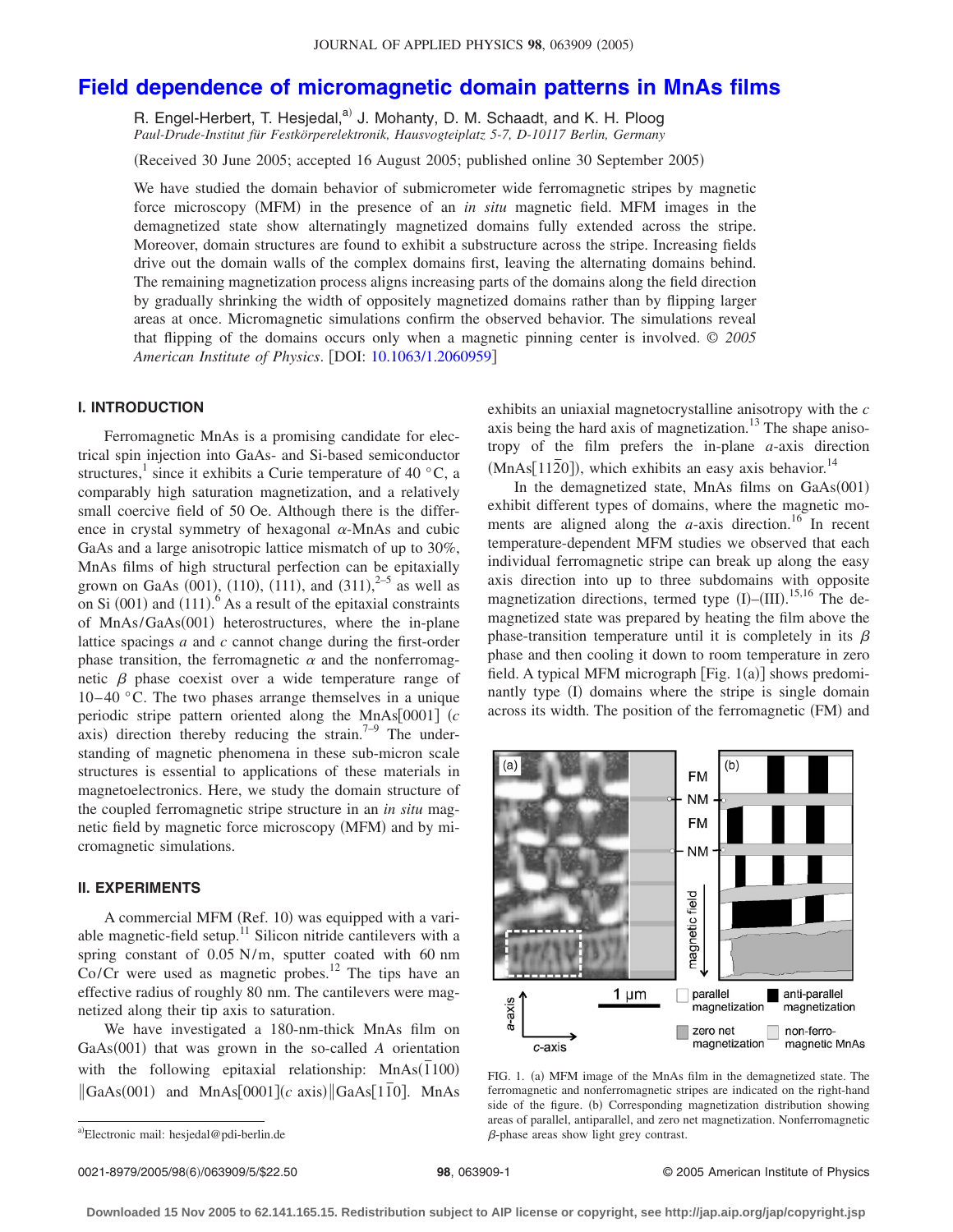

FIG. 2. Hysteresis curve measured at room temperature with the field applied along the easy axis of magnetization  $(a \text{ axis})$ . The solid line shows the SQUID measurement and the black circles indicate the values obtained by field-dependent MFM. The value for the coercive field is  $\pm 50$  Oe.

nonferromagnetic stripes (NM) are sketched on the righthand side. Domains of alternating orientation in combination with 180° Bloch walls were assumed to lead to the observed meander-shaped pattern.<sup>14</sup> The out-of-plane components of the stray field at the ends of the domains, as well as the 180° Bloch walls pointing into and out of the film plane along the domain boundaries are mapped by MFM. Moreover, more complex domain structures are regularly observed (see dashed rectangle) that are explained with the help of contrast simulations by a combination of type  $(I)$  and  $(III)$  domains.<sup>16</sup>

Field-dependent MFM is a method for obtaining the magnetization of a magnetic sample on a microscopic scale. In case of MnAs with its in-plane easy and hard axes, the relative magnetization is obtained by simply registering the parallel and antiparallel magnetized domains of the ferromagnetic stripes as a function of the applied field. The analysis of the presented MFM image is shown in Fig.  $1(b)$ , where the domains oriented parallel to the applied magnetic field are marked white and the antiparallel-oriented domains black. Previous simulations have shown that the more complex domain patterns, such as the one highlighted by the dashed rectangle in (a), have a vanishing net magnetization [marked white in  $(b)$ ].<sup>17</sup> Absolute values for the magnetization are obtained by multiplying the deduced relative values with the magnetization of the fully magnetized state measured by superconductive quantum interference device (SQUID) at 1.5 kOe. The values are shown as black circles in Fig. 2.

Moreover, Fig. 2 shows the hysteresis curve along with the virgin curve measured by SQUID magnetometry at room temperature (solid line). The field was applied along the inplane *a*-axis direction. Prior to the measurement of the virgin curve, the sample was demagnetized in an alternating magnetic field. The ratio of the remanent magnetization to the saturation magnetization  $M_r/M_s$  is close to unity. This indicates that the reversible part of the magnetization is very small, as expected for coupled ferromagnetic stripes. The coercive field obtained by both methods yields ±50 Oe.

Figure 3 shows selected room-temperature MFM images as a function of applied magnetic field for the virgin magne-



FIG. 3. Room-temperature field-dependent MFM measurements on a 180 nm-thick MnAs film on GaAs(001): The sequence shows selected MFM scans recorded along the virgin curve. The field of  $0-200$  Oe was applied along the easy axis direction, as indicated. The development of the three basic domain types can be followed looking at the white circular and rectangular markers. The domain configuration of a particular area with type (I) domains is highlighted (see black box).

tization curve of the same sample area. Representative sample spots, showing type (I), (II), and a complex (III)related domain, are highlighted by a white circle and rectangles, respectively. The type (III)-related domain was explained by a sequence of type  $(I)$  and  $(III)$  domains.<sup>16</sup> A schematic of the magnetization distribution for an alternating type (I) domain is illustrated by the arrows in the black box. Starting from a field value between 10 and 20 Oe, the type (III)-related domains start to transform into type (I) domains. The last type (III)-related domains are driven out between 40 and 60 Oe. Type (II) domains, on the other hand, transform into type (I) domains between 20 and 40 Oe. Upon a further increase of the field, the remaining type (I) domains get oriented in the field direction until, above 100 Oe, all ferromagnetic stripes are in a single domain state (cf. black box). Interestingly, the few type (I) domains that remain antiparallely magnetized up to above 100 Oe are correlated across the stripes (cf. middle of Fig. 3). At lower fields, these domains further exhibit irregular domain walls, different from the other antiparallely magnetized sections of the film that flip at lower fields.

#### **III. MICROMAGNETIC SIMULATIONS**

In order to get a deeper insight into the intrastripe domain structure and interstripe coupling, we performed micromagnetic simulations. Since MnAs films exhibit an easy plane of magnetization perpendicular to the *c* axis that plays an increasing role with decreasing contribution of the shape anisotropy for thicker films, a three-dimensional micromagnetic simulation code has to be employed.<sup>17</sup> The modeled 182-nm-thick sample piece consists of two ferromagnetic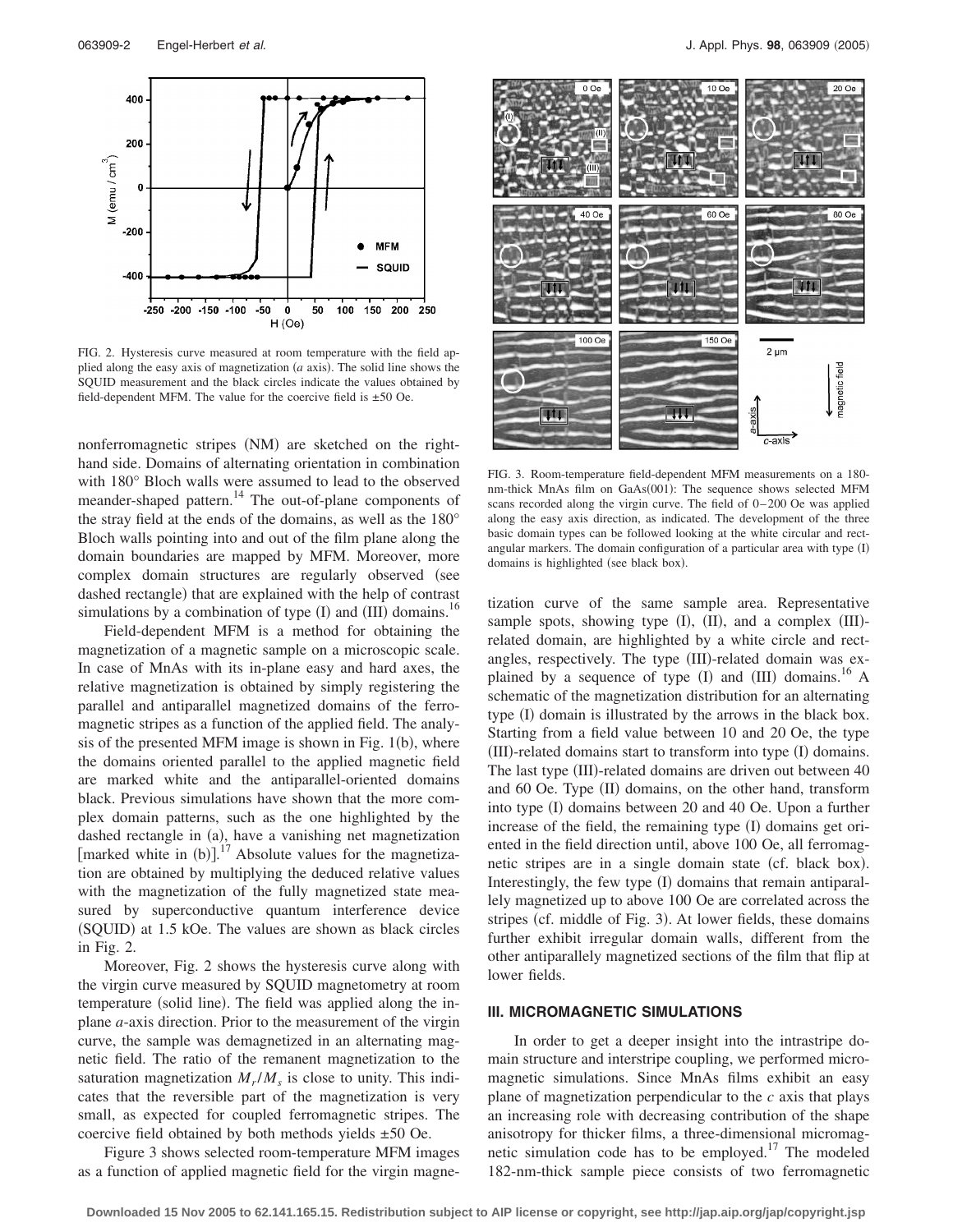

FIG. 4. Magnetization distribution of the relaxed state at zero applied field. The in-plane magnetization distribution  $M_{v}$  is visualized at three positions in film depth  $(z = const)$ , at the surface, in the middle of the film, and at the interface with the substrate. The cross-sectional cuts along the  $a$  axis  $(x)$  $=$ const) show the *z* component of the magnetization  $M<sub>z</sub>$  at the positions labeled ① and ②.

stripes of a width of 732 nm, separated by a 200-nm-wide nonferromagnetic stripe. This corresponds to an  $\alpha$ -phase fraction of 0.88, which is observed for 180-nm-thick films at 21 °C. The sample was divided into  $128 \times 128 \times 14$  cells (length  $\times$  width  $\times$  thickness) of (13 nm)<sup>3</sup>. In order to ensure a good numerical conversion, the appropriate cell dimensions have to be chosen to be of the order of the micromagnetic exchange length (5 nm in the case of MnAs). The simulation of smaller test structures have shown that a cell size of  $(13 \text{ nm})^3$  is a good compromise between physical demands and calculation time. The following parameters for MnAs were used in the simulation: exchange stiffness constant  $A = 1.0 \times 10^{-11}$  J/m, saturation magnetization  $M_s$  $= 4 \times 10^5$  A/m, and magnetocrystalline anisotropy constants  $K_{u1} = -7.2 \times 10^5 \text{ J/m}^3$  and  $K_{u2} = -3.6 \times 10^5 \text{ J/m}^3$ . The *x* axis of the coordinate system of the simulator corresponds to the magnetocrystalline hard axis  $(c \text{ axis})$ , the *y*-*z* plane to the easy plane, and the *z* axis is along the film normal.

As a start configuration, the ferromagnetic  $\alpha$  stripes were assumed to be demagnetized. The random magnetization was allowed to relax at zero applied field, the result is shown in Fig. 4. The in-plane component of the magnetization is shown for  $z = const$  at the surface (above), in the middle of the film (middle), and at the interface with GaAs (below). The distribution of the *z* component of the magnetization in depth of selected cross-sectional cuts labeled ① and ② is shown below. Note that the *x* component of the magnetization is not shown. The strong uniaxiality of the system prevents the magnetization in *x* direction, as the magnitude is always smaller than  $1/50$  of the total magnetization.

Three main domain types are identified, consistent with the MFM findings: Type (I) is characterized by a uniform magnetization along the *a* axis, also largely uniform in depth. However, the simple picture of a bar-magnet-like behavior has to be corrected due to the formation of closure-type domains at the edges of the stripe (see cross-sectional cuts for



FIG. 5. Field dependence of the in-plane magnetization distribution  $M_{v}$  at the surface, in the middle, and at the interface of the film with GaAs. The direction of the applied magnetic field is shown on the right-hand side. The lines ① and ② indicate the positions of the cross sections shown in Fig. 6.

details). Type (II) domains originate from oppositely magnetized areas, as can be seen in cross section ① below. The simulations show that the surface magnetization distribution that led to the classification scheme does not reach through the film. In fact, a single "diamond" state turns out to be the origin of the type (II) stray fields. A type (III) domain is found along line ② above. The initial threefold separation of the magnetization on the surface splits further up towards the middle of the film and becomes threefold again close to the interface (inverted magnetization). The cross section 2 (above) reveals that the type (III) domains commonly observed in MFM are due to a double diamond state.

Next, we studied the stability of the simulated domain structure in an applied magnetic field. The field was applied in the  $+x$  direction, increasing in steps of 25 up to 100 Oe and in steps of 60 Oe beyond. The magnetization distributions, for selected field values of 0, 100, 160, and 280 Oe are shown in Figs. 5  $(M_y)$  and 6  $(M_z)$ . Upon applying a magnetic field of 100 Oe, a domain wall movement is obvious that leads to an increase of parallel magnetized domains and a reduction of the overall domain wall length. A flipping of the domains occurs from 160 Oe on, however, smaller antiparallely magnetized sections remain. Their existence is due to a pinning by a vortexlike domain configuration. The vortexlike features are visible as distortions of the straight domain walls, e.g., in Fig. 4, middle, and are persistent up to the disappearance of the antiparallely magnetized domains. The cross-sectional images (Fig. 6) reveal the vortexlike state on the left-hand side of trace ①. At 280 Oe, the antiparallely oriented domains shrink further and disappear above 320 Oe. In MFM, the distortions of the domain walls are difficult to resolve, however, the experiments also reveal that the domains that flip at the highest applied field exhibit an irregular domain wall structure at lower fields. Note the difference between the diamond state and the vortexlike state (Fig. 6, trace  $\Phi$  left-hand side versus Fig. 6, trace  $\Phi$  right-hand side). Whereas the diamond state shows a rotation of the diamond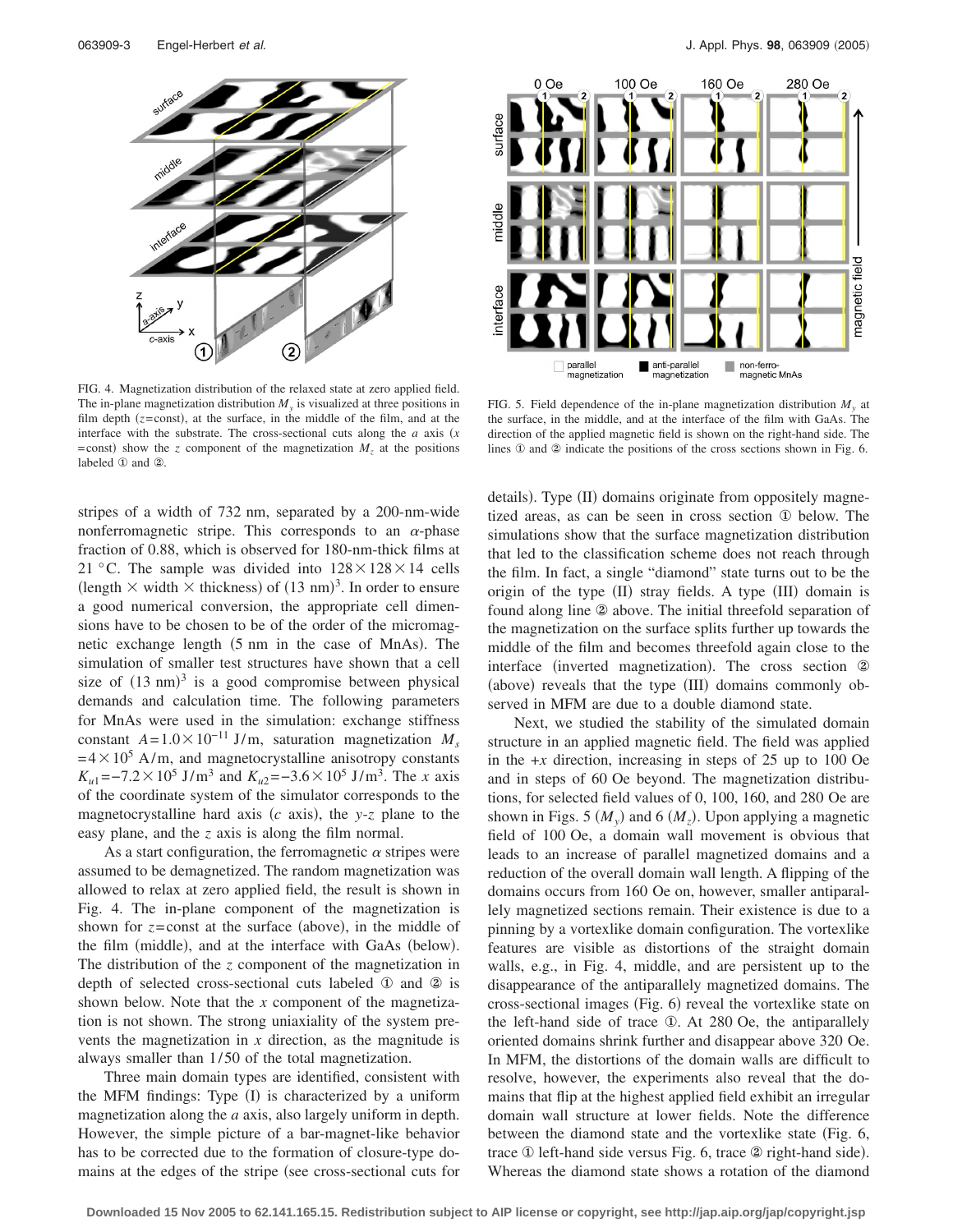

FIG. 6. Field dependence of the the out-of-plane magnetization distribution of two selected cuts, indicated by lines ① and ② in Fig. 5.

with increasing field, thereby reducing the antiparallely oriented moments, the vortexlike state remains pinned.

In order to correlate the simulated domain structure with the experimental observations, we calculated the stray field at a distance of 100 nm above the surface (Fig. 7), i.e., at a typical distance for MFM measurements. The stray field at a certain height is calculated by the summation of the in-plane and out-of-plane magnetic field contributions obtained from



FIG. 7. Calculated stray field (z component) at a height of 100 nm above the sample at the respective applied magnetic-field values. The positions of the ferromagnetic stripes are indicated by rectangles.

the dipole approximation of the magnetization distribution. The measurement plane is sampled by a  $50 \times 50$  points grid with a step size of  $\Delta x = \Delta y = 40$  nm. In general, the simulated stray field images reproduce well the typically measured MFM contrast. At zero applied field, type (I), (II), and (III) domains are observed. With increasing field, type (II) and (III) domains vanish. A small number of domains remain antiparallely magnetized. Their size decreases by domain wall movement. These domains are strongly coupled across the stripes and the domain walls exhibit pinning centers (see Fig. 6 for details). Finally, the pinned domains flip above 280 Oe. This behavior agrees qualitatively well with the MFM observations.

## **IV. CONCLUSIONS**

In conclusion, we have studied the field dependence of the micromagnetic domain pattern of coupled ferromagnetic stripes in MnAs films on GaAs(001). Variable-field MFM studies reproduce the magnetic hysteresis curve, as well as the virgin curve, on a microscopic scale. The obtained coercive field value agrees within the experimental uncertainties. Applying a magnetic field on a demagnetized sample reveals the stability of the observed domain types. First, complicated domains transform into simpler domains already at small applied fields. Upon further increasing the field, the magnetization aligned with the field increases continuously by domain wall movement. The remaining antiparallel domains are pinned and finally flip at the highest field values. Threedimensional micromagnetic simulations reveal that the existence of an easy plane of magnetization causes unexpected in-depth domain structures. This leads, for example, to the observed pinning by a vortexlike magnetization pattern. Furthermore, the higher order domain types commonly observed in MFM experiments can be explained as in-depth domains resulting in complex stray fields.

### **ACKNOWLEDGMENTS**

We thank D. Kolovos-Vellianitis and L. Däweritz for valuable discussions and C. Herrmann for the sample preparation.

- <sup>1</sup>M. Ramsteiner *et al.*, Phys. Rev. B **66**, 081304(R) (2002).
- <sup>2</sup>M. Tanaka, J. P. Harbison, M. C. Park, Y. S. Park, T. Shin, and G. M. Rothberg, J. Appl. Phys. **76**, 6278 (1994).
- <sup>3</sup>M. Tanaka, Physica E (Amsterdam) **2**, 372 (1998).
- <sup>4</sup>F. Schippan, A. Trampert, L. Däweritz, and K. H. Ploog, J. Vac. Sci. Technol. B  $17$ , 1716 (1999).
- <sup>5</sup>D. Kolovos-Vellianitis, C. Herrmann, L. Däweritz, and K. H. Ploog, Appl. Phys. Lett. **87**, 092505 (2005).
- A. M. Nazmul, H. Shimizu, and M. Tanaka, J. Appl. Phys. **87**, 6791  $(2000)$ . <sup>7</sup> L. Däweritz *et al.*, in *Proceedings of the 28th International Symposium on*
- *Compound Semiconductors*, edited by Y. Arakawa, Y. Hirayama, K. Kishino, and H. Yamaguchi, IOP Conf. Proc. Ser. 170, 269–274 (2002).<br><sup>8</sup>T. Plake, M. Barnsteiner, V. M. Kagapar, B. Janishan, M. Kägtner, J.
- T. Plake, M. Ramsteiner, V. M. Kaganer, B. Jenichen, M. Kästner, L. Däweritz, and K. H. Ploog, Appl. Phys. Lett. **80**, 2523 (2002).
- V. M. Kaganer, B. Jenichen, F. Schippan, W. Braun, L. Däweritz, and K. H. Ploog, Phys. Rev. B **66**, 045305 (2002).
- <sup>10</sup>Park Scientific Instruments, M5.
- <sup>11</sup>J. Mohanty, R. Engel-Herbert, and T. Hesjedal, Appl. Phys. A: Mater. Sci. Process. **81**, 1359 (2005).
- <sup>12</sup>Veeco MSNC-MFMT-A.